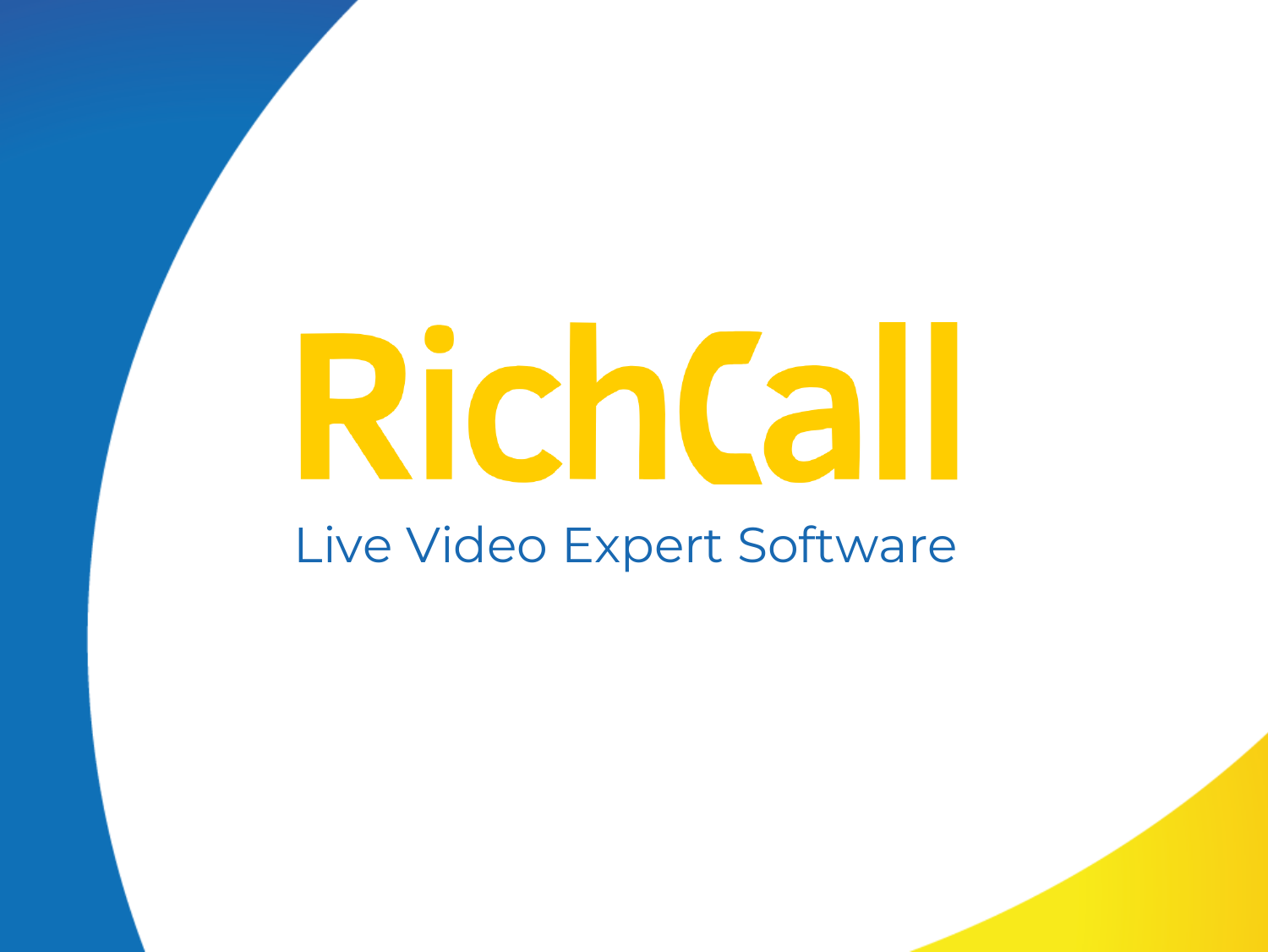Overview

RichCall helps you sell and support remotely providing your customers with a one-touch live support option featuring HD video and web-collaboration tools.





Video Sales Visual Support Video Kiosk



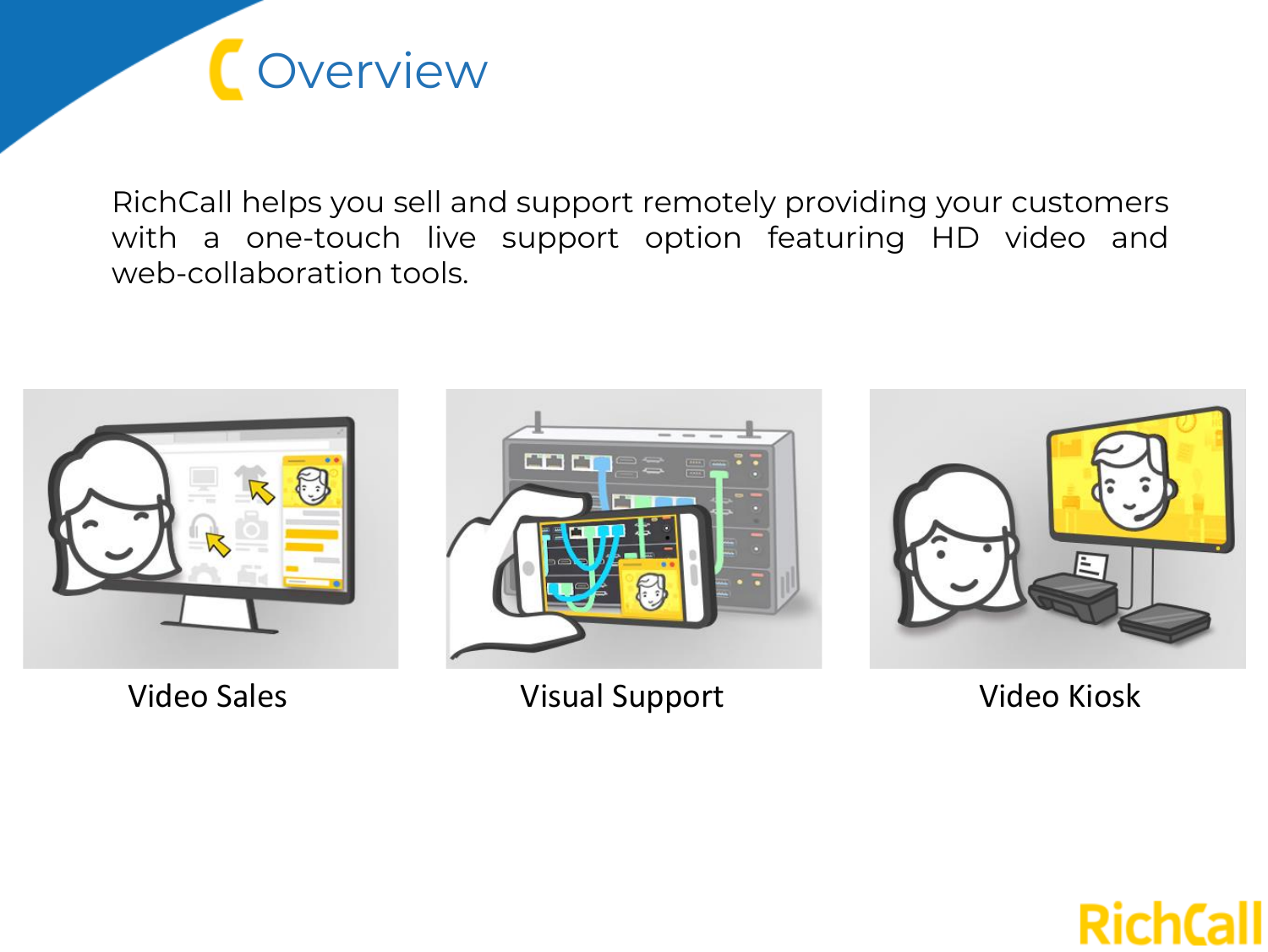## Video Sales – video chat on a website



A "Live Expert" button on your website connects online shopper with a sales rep, who sends pictures, docs and shares apps to turn a visitor to a client.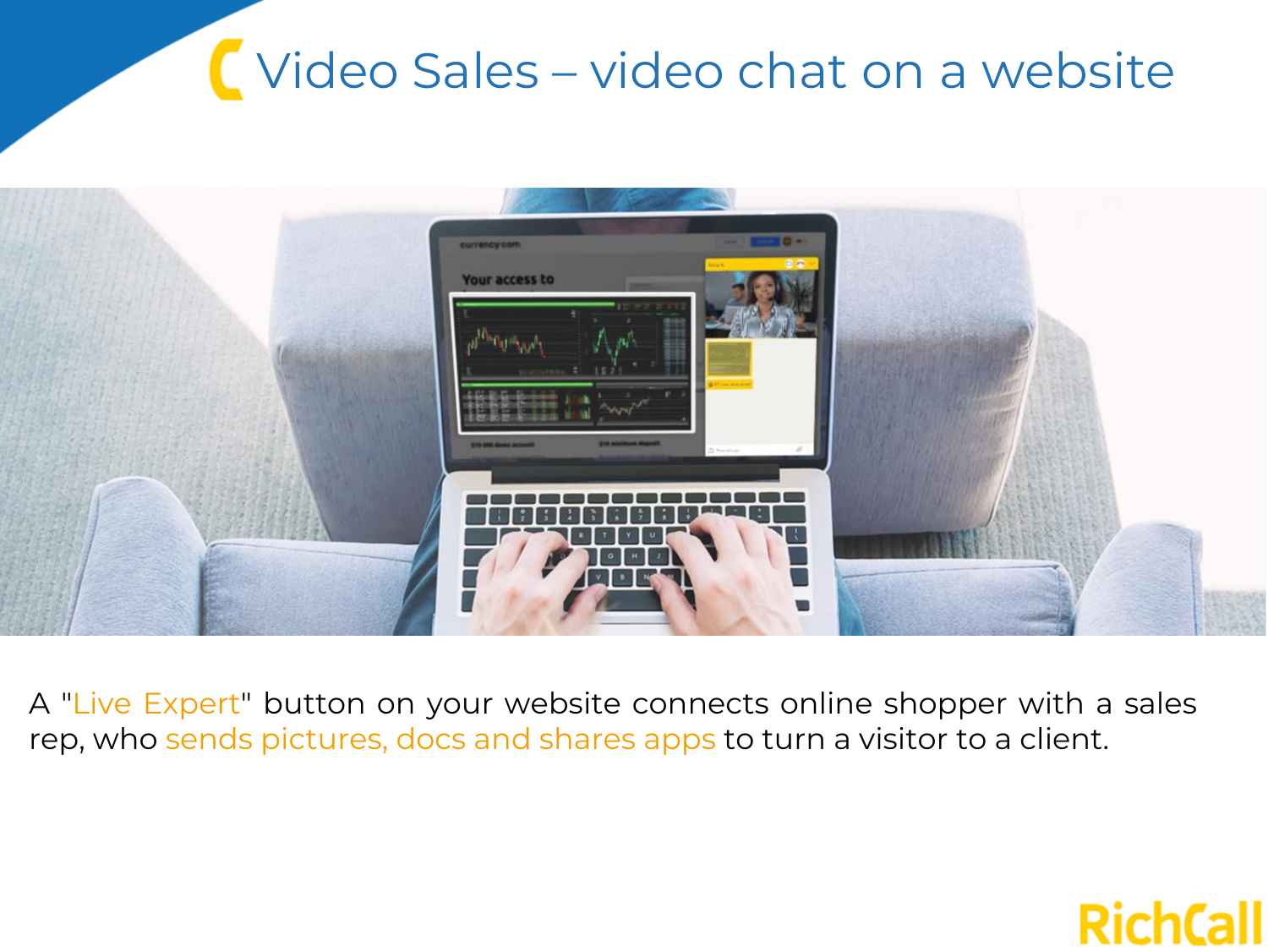# Video Sales – live stream shopping



A sales rep shares the mobile back camera with a client to show the product live.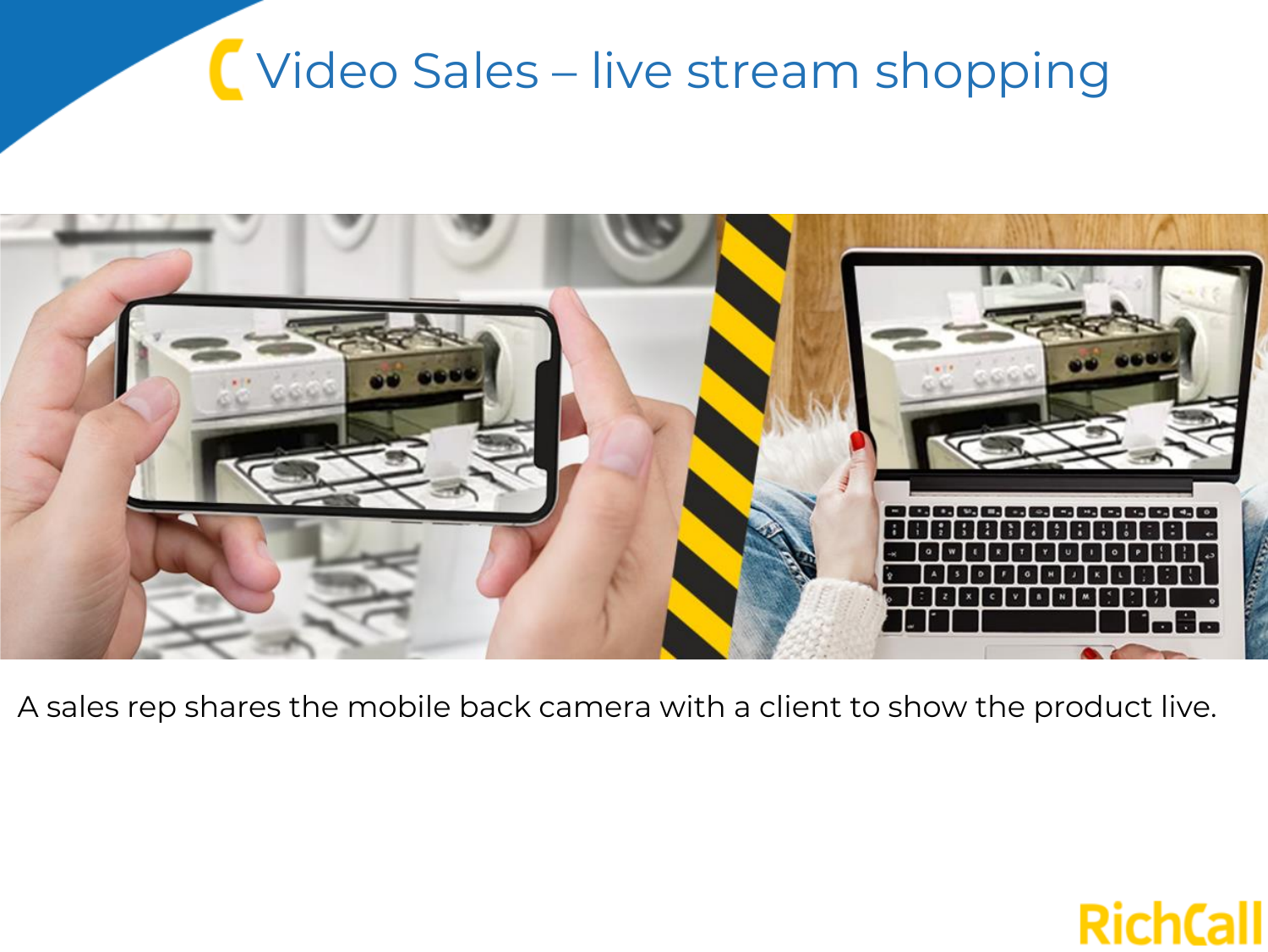# Live visual support



#### **For customers**

To show the issue details a client connects with a customer service rep and shares his mobile camera.

#### **For field service**

When facing technically complex issue a field engineer makes a video call to a remote expert and shows the equipment.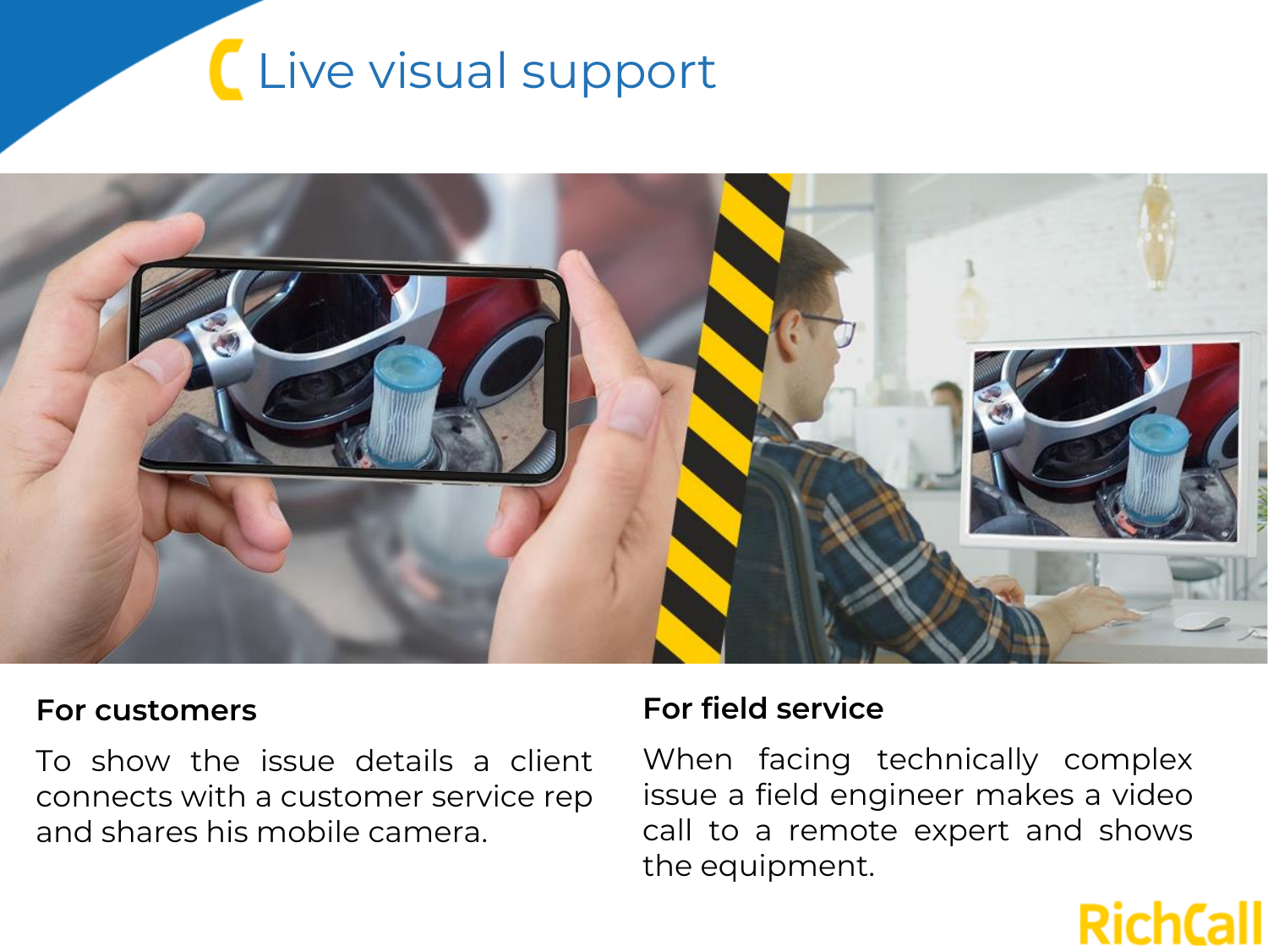



#### **In-store video kiosks**

Live HD video calling with scanner and printer to exchange docs.

#### **Live expert for self-service kiosks**

Video assistance option for your existing self-service kiosks.